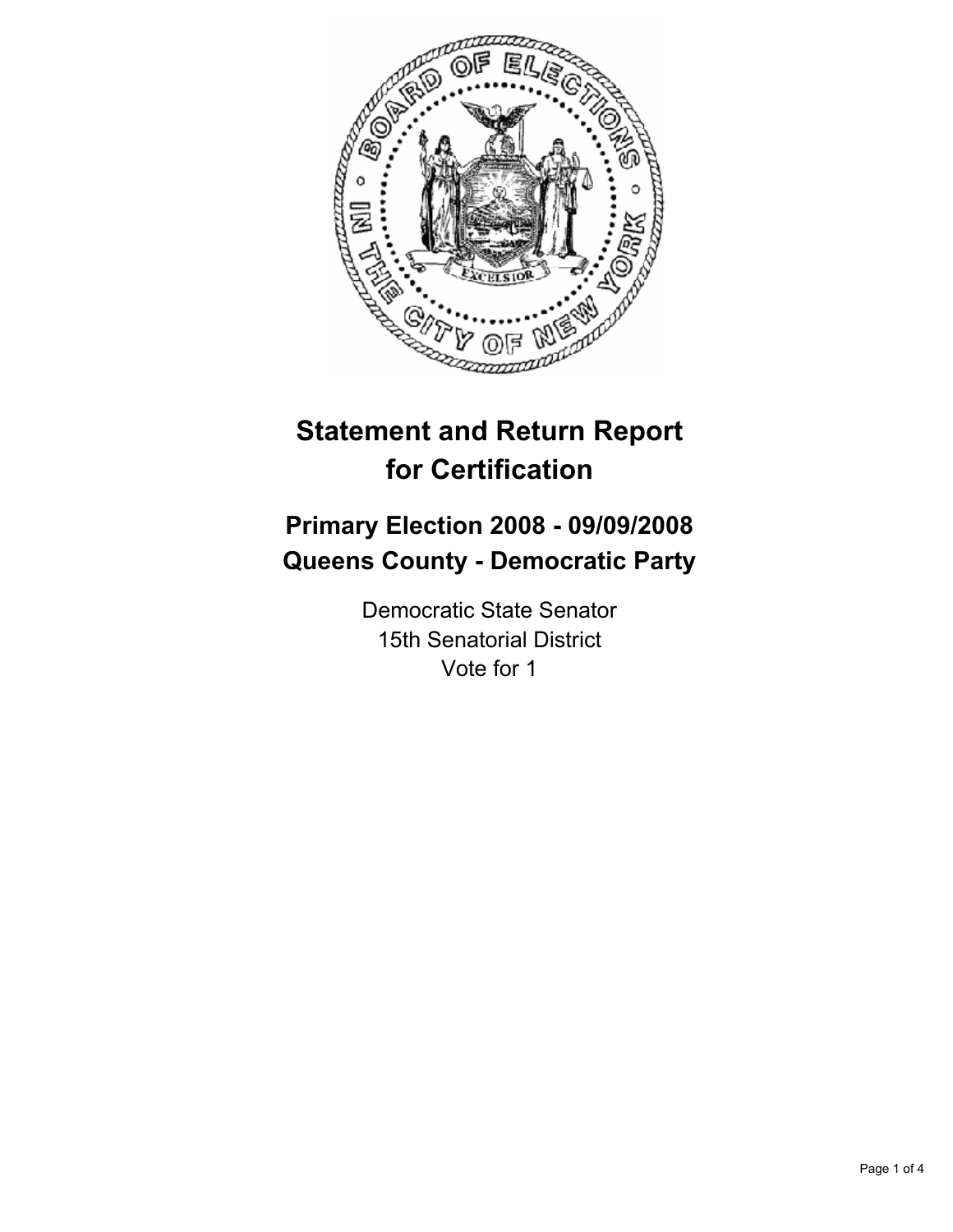

# **Assembly District 23**

| <b>EMERGENCY</b>           |     |
|----------------------------|-----|
| ABSENTEE/MILITARY          | 24  |
| AFFIDAVIT                  | 38  |
| JOSEPH P ADDABBO JR.       | 839 |
| ALBERT BALDEO              | 80  |
| GINES PASAMONTE (WRITE-IN) |     |
| <b>Total Votes</b>         | 920 |

## **Assembly District 25**

| <b>EMERGENCY</b>     |  |
|----------------------|--|
| ABSENTEE/MILITARY    |  |
| AFFIDAVIT            |  |
| JOSEPH P ADDABBO JR. |  |
| ALBERT BALDEO        |  |
| <b>Total Votes</b>   |  |

# **Assembly District 27**

| <b>Total Votes</b>   | 230 |
|----------------------|-----|
| ALBERT BALDEO        | 53  |
| JOSEPH P ADDABBO JR. | 177 |
| AFFIDAVIT            | 8   |
| ABSENTEE/MILITARY    |     |
| <b>EMERGENCY</b>     |     |

# **Assembly District 28**

| <b>EMERGENCY</b>     |     |
|----------------------|-----|
| ABSENTEE/MILITARY    | 75  |
| AFFIDAVIT            | 80  |
| JOSEPH P ADDABBO JR. | 616 |
| ALBERT BALDEO        | 137 |
| <b>Total Votes</b>   | 753 |

## **Assembly District 30**

| <b>EMERGENCY</b>               | 6   |
|--------------------------------|-----|
| ABSENTEE/MILITARY              | 34  |
| <b>AFFIDAVIT</b>               | 38  |
| JOSEPH P ADDABBO JR.           | 448 |
| ALBERT BALDEO                  | 140 |
| ARLEEN METTA OAKLEY (WRITE-IN) |     |
| MIKEY MOUSE (WRITE-IN)         |     |
| <b>Total Votes</b>             | 590 |

## **Assembly District 31**

| <b>Total Votes</b>   | 79 |
|----------------------|----|
| ALBERT BALDEO        | 17 |
| JOSEPH P ADDABBO JR. | 62 |
| AFFIDAVIT            | 6  |
| ABSENTEE/MILITARY    | 6  |
| <b>EMERGENCY</b>     |    |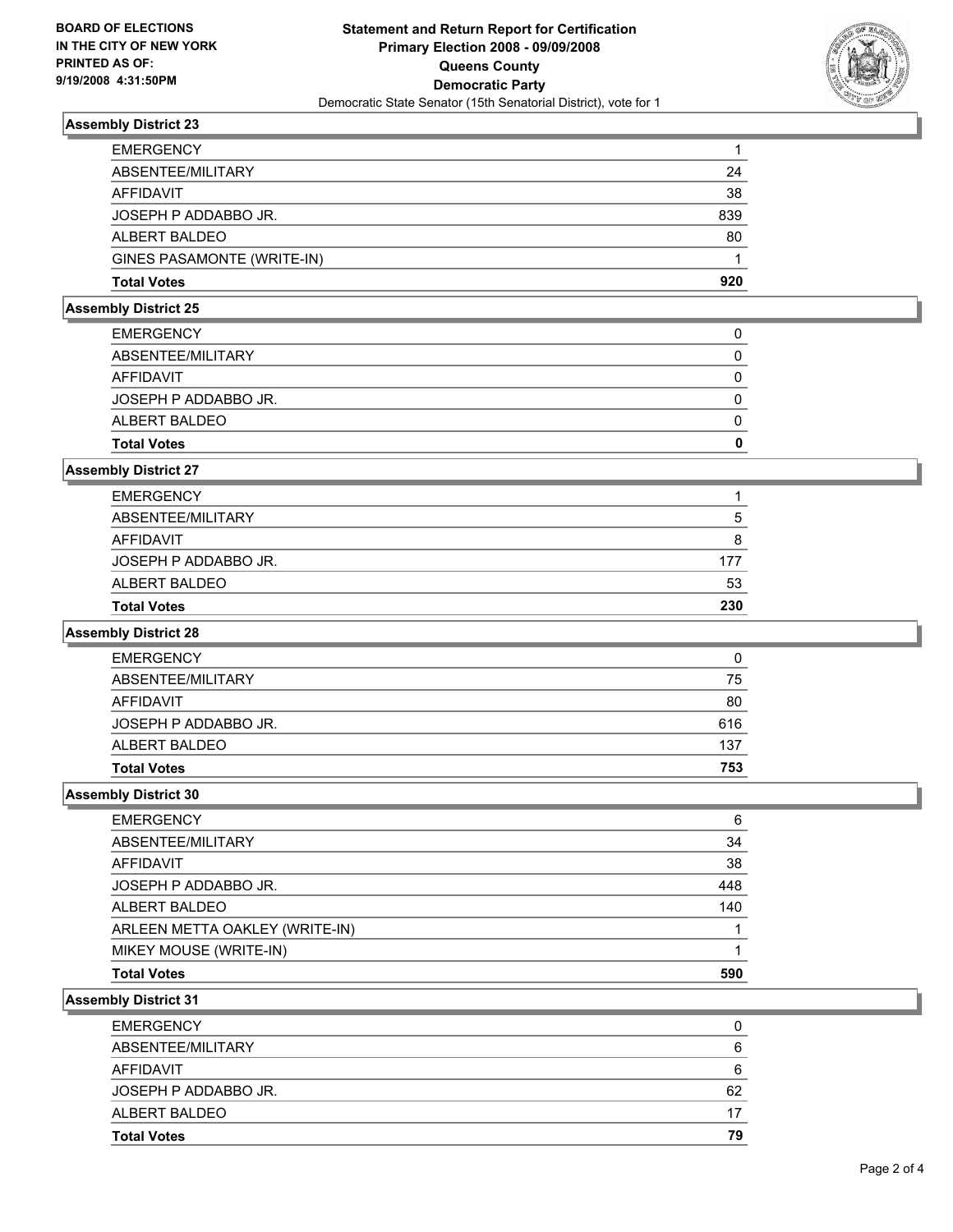

# **Assembly District 34**

| <b>EMERGENCY</b>     |  |
|----------------------|--|
| ABSENTEE/MILITARY    |  |
| AFFIDAVIT            |  |
| JOSEPH P ADDABBO JR. |  |
| ALBERT BALDEO        |  |
| <b>Total Votes</b>   |  |

# **Assembly District 35**

| <b>Total Votes</b>   | 43 |
|----------------------|----|
| ALBERT BALDEO        | 18 |
| JOSEPH P ADDABBO JR. | 25 |
| AFFIDAVIT            |    |
| ABSENTEE/MILITARY    |    |
| <b>EMERGENCY</b>     |    |

# **Assembly District 37**

| <b>Total Votes</b>   | 182 |
|----------------------|-----|
| AL GORE (WRITE-IN)   |     |
| ALBERT BALDEO        | 52  |
| JOSEPH P ADDABBO JR. | 129 |
| AFFIDAVIT            |     |
| ABSENTEE/MILITARY    | 6   |
| <b>EMERGENCY</b>     | -0  |

## **Assembly District 38**

| <b>Total Votes</b>   | 1,098 |
|----------------------|-------|
| ALBERT BALDEO        | 268   |
| JOSEPH P ADDABBO JR. | 830   |
| AFFIDAVIT            | 61    |
| ABSENTEE/MILITARY    | 29    |
| <b>EMERGENCY</b>     | 0     |